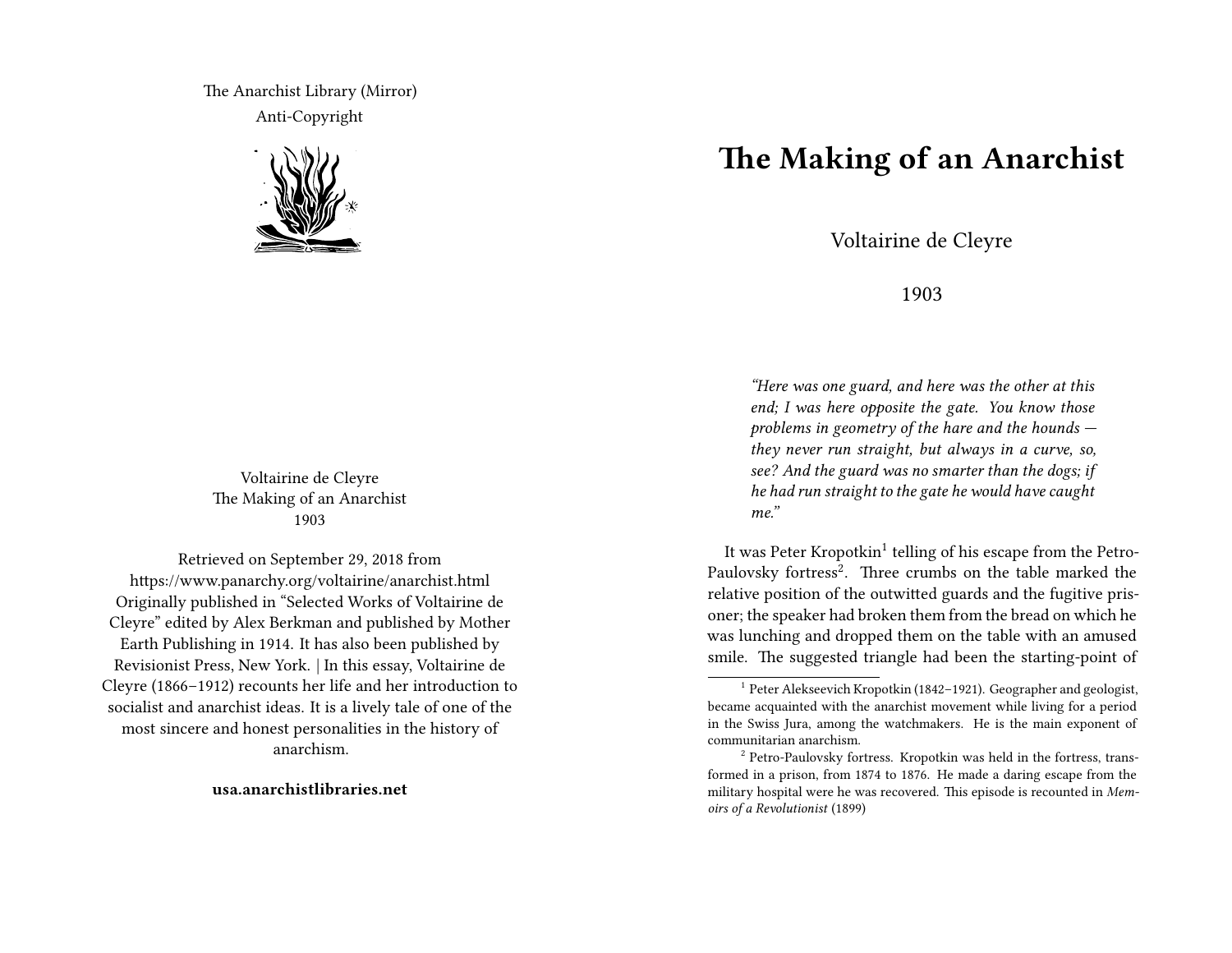the life-long exile of the greatest man, save Tolstoy<sup>3</sup> alone, that Russia has produced: from that moment began the many foreign wanderings and the taking of the simple, love-given title "Comrade," for which he had abandoned the "Prince," which he despises.

We were three together in the plain little home of a London workingman — Will Wess<sup>4</sup>, a one-time shoemaker — Kropotkin, and I. We had our "tea" in homely English fashion, with thin slices of buttered bread; and we talked of things nearest our hearts, which, whenever two or three Anarchists are gathered together, means present evidences of the growth of liberty and what our comrades are doing in all lands. And as what they do and say often leads them into prisons, the talk had naturally fallen upon Kropotkin's experience and his daring escape, for which the Russian government is chagrined unto this day.

Presently the old man glanced at the time and jumped briskly to his feat: "I am late. Good-bye, Voltairine; good-bye, Will. Is this the way to the kitchen? I must say good-by to Mrs. Turner and Lizzie."<sup>5</sup> And out to the kitchen he went, unwilling, late though he was, to leave without a hand-clasp to those who had so much as washed a dish for him. Such is Kropotkin, a man whose personality is felt more than any other in the Anarchist movement — at once the gentlest, the most kindly, and the most invincible of men. Communist as well as Anarchist, his very heart-beats are rhythmic with the great common pulse of work and life.

and in every soul Jove still makes war on Christ. Nevertheless, the spirit of Peace grows; and while it would be idle to say that Anarchists in general believe that any of the great industrial problems will be solved without the use of force it would be equally idle to suppose that they consider force itself a desirable thing, or that it furnishes a final solution to any problem, From peaceful experiment alone can come final solution, and that the advocates of force know and believe as well as the Tolstoyans. Only they think that the present tyrannies provoke resistance. The spread of Tolstoy's "War and Peace" and "The Slavery of Our Times," and the growth of numerous Tolstoy clubs having for their purpose the dissemination of the literature of non-resistance, is an evidence that many receive the idea that it is easier to conquer war with peace. I am one of these. I can see no end of retaliation unless someone ceases to retaliate. But let no one mistake this for servile submission or meek abnegation; my right shall be asserted no matter at what cost to me, and none shall trench upon it without my protest.

Good-natured satirists often remark that "the best way to cure an Anarchist is to give him a fortune." Substituting "corrupt" for "cure," I would subscribe to this; and believing myself to be no better than the rest of men, I earnestly hope that as so far it has been my lot to work, and work hard, and for no fortune, so I may continue to the end; for let me keep the intensity of my soul, with all the limitations of my material conditions, rather than become the spineless and ideal-less creation of material needs. My reward is that I live with the young; I keep step with my comrades; I shall die in the harness with my face to the east — the East and the Light.

<sup>&</sup>lt;sup>3</sup> Leo Tolstoy (1828-1910). One of the major Russian writers. His Christian philosophy was based on non-violence and on the anarchist rejection of state power.

<sup>&</sup>lt;sup>4</sup> William Wess. Anarchist participant in the Hackney Branch (London) of the Socialist League and member of the Freedom group who published a journal of the same name.

<sup>5</sup> Mrs. Turner is Mary Turner, the wife of the anarchist John Turner and Lizzie is his sister. Lizzie was married to the Scottish anarchist Thomas Bell and later moved to America.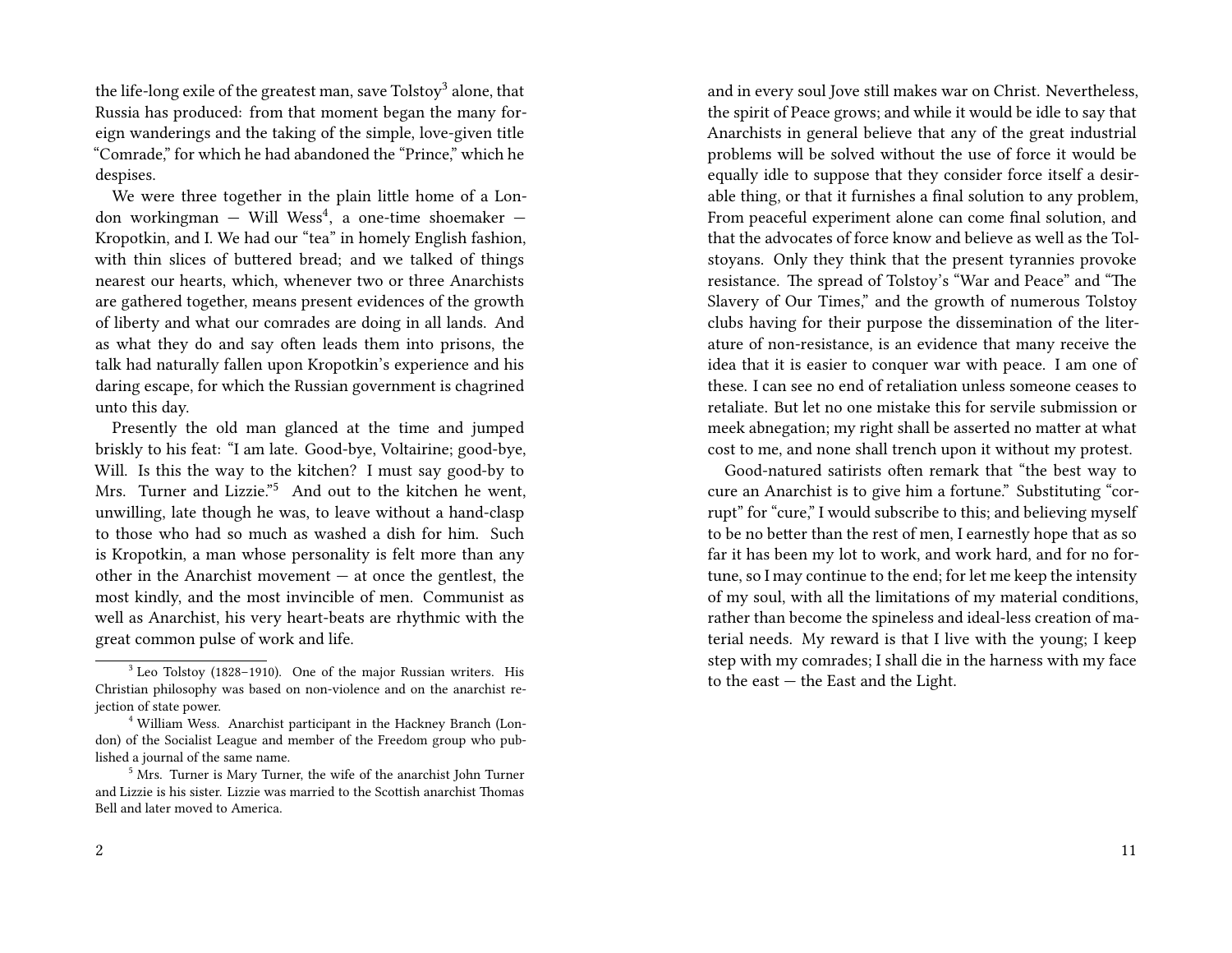ments along Anarchist lines are being tried. So tyranny defeats itself, and the exile becomes the seed-sower of the revolution.

And not only to the heretofore unaroused does he bring awakening, but the entire character of the world movement is modified by this circulation of the comrades of all nations among themselves. Originally the American movement, the native creation which arose with Josiah Warren<sup>22</sup> in 1829, was purely individualist; the student of economy will easily understand the material and historical cause for such development. But within the last twenty years the communist idea has made great progress owing primarily to that concentration in capitalist production which has driven the American workingmen to grasp at the idea of solidarity, and, secondly, the expulsion of active communist propagandists from Europe. Again, another change has come within the last ten years. Till then the application of the idea was chiefly narrowed to industrial matters, and the economic schools mutually denounced each other; today a large and genial tolerance is growing. The young generation recognizes the immense sweep of the idea through all the realms of art, science, literature, education, sex relations, and personal morality, as well as social economy, and welcomes the accession to the ranks of those who struggle to realize the free life, no matter in what field. For this is what Anarchism finally means, the whole unchaining of life after two thousand years of Christian asceticism and hypocrisy.

Apart from the question of ideals, there is the question of method. "How do you propose to get all this?" is the question most frequently asked us. The same modification has taken place here. Formerly there were "Quakers" and "Revolutionists"; so there are still. But while they neither thought well of the other, now both have learned that each has his own use in the great play of world forces. No man is in himself a unit,

Communist am not I, though my father was, and his father before him during the stirring times of '48<sup>6</sup>, which is probably the remote reason for my opposition to things as they are: at bottom convictions are mostly temperamental. And if I sought to explain myself on other grounds, I should be a bewildering error in logic; for by early influences and education I should have been a nun, and spent my life glorifying Authority in its most concentrated form, as some of my schoolmates are doing at this hour within the mission houses of the Order of the Holy Names of Jesus and Mary. But the old ancestral spirit of rebellion asserted itself while I was yet fourteen, a schoolgirl at the Convent of Our Lady of Lake Huron, at Sarnis, Ontario<sup>7</sup>. How I pity myself now, when I remember it, poor lonesome little soul, battling solitary in the murk of religious superstition, unable to believe and yet in hourly fear of damnation, hot, savage, and eternal, if I do not instantly confess and profess! How well I recall the bitter energy with which I repelled my teacher's enjoinder, when I told her that I did not wish to apologize for an adjudged fault, as I could not see that I had been wrong, and would not *feel* my words. "It is not necessary," said she, "that we should feel what we say, but it is always necessary that we obey our superiors." "I will not lie." I answered hotly, and at the same time trembled lest my disobedience had finally consigned me to torment!

I struggled my way out at last, and was a freethinker when I left the institution, three years later, though I had never seen a book or heard a word to help me in my loneliness. It had been like the Valley of the Shadow of Death, and there are white scars on my soul yet, where Ignorance and Superstition burnt me with their hell-fire in those stifling days. Am I blasphemous? It is their word, not mine. Beside that battle of my

 $22$  Josiah Warren (1798–1874), musician, inventor and anarchist philosopher and social activist, set up several experimental communities in the USA.

<sup>&</sup>lt;sup>6</sup> 1848. This is the year of social and political unrest throughout Europe.

<sup>7</sup> Convent of Our Lady of Lake Huron, at Sarnis, Ontario. In this convent Voltairine de Cleyre attended primary school.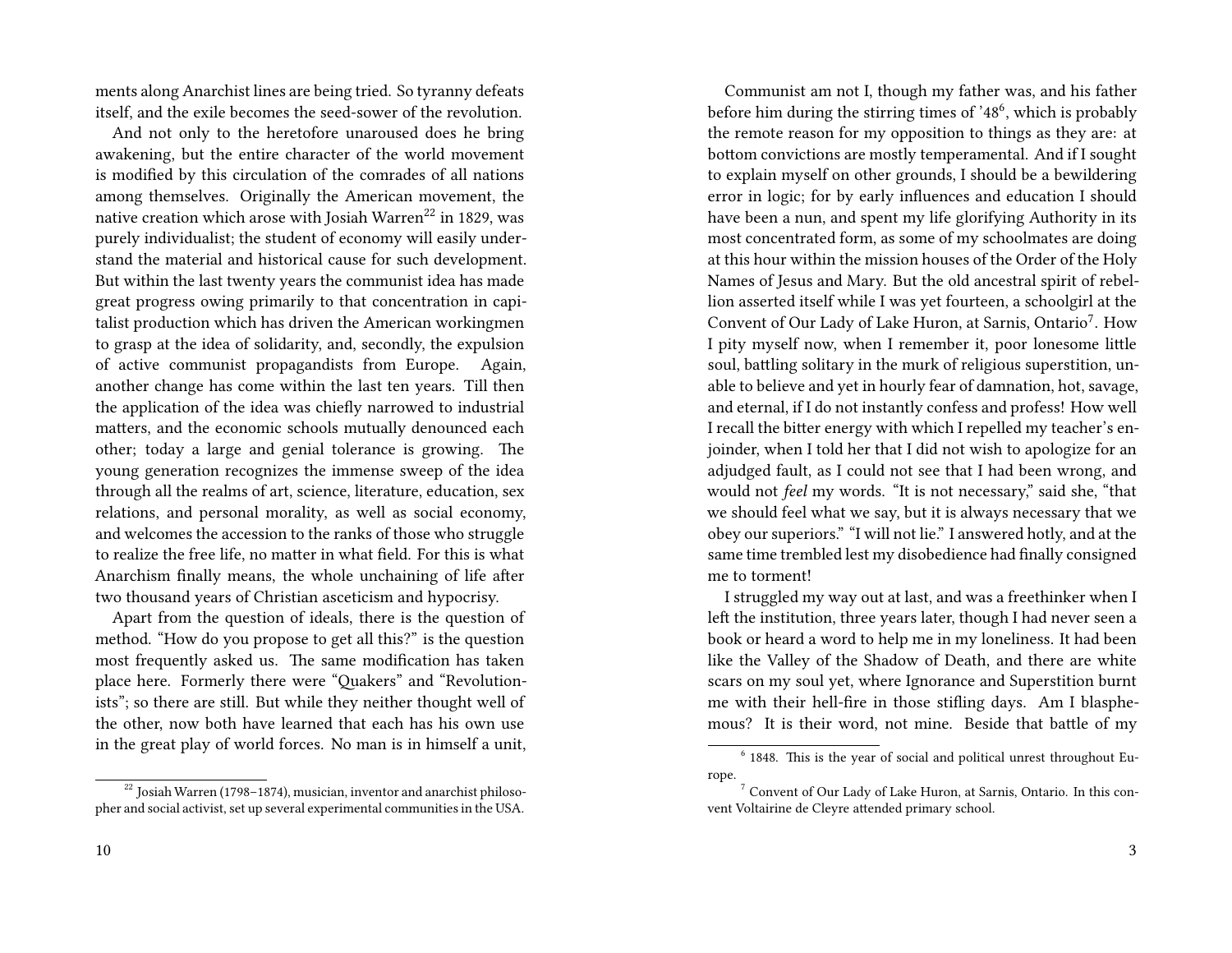young days all others have been easy, for whatever was without, within my own Will was supreme. It has owed no allegiance, and never shall; it has moved steadily in one direction, the knowledge and the assertion of its own liberty, with all the responsibility falling thereon.

This, I am sure, is the ultimate reason for my acceptance of Anarchism, though the specific occasion which ripened tendencies to definition was the affair of 1886–87, when five innocent men were hanged in Chicago for the act of one guilty who still remains unknown<sup>8</sup>. Till then I believed in the essential justice of the American law and trial by jury. After that I never could. The infamy of that trial has passed into history, and the question it awakened as to the possibility of justice under law has passed into clamorous crying across the world. With this question fighting for a hearing at a time when, young and ardent, all questions were pressing with a force which later life would in vain hear again, I chanced to attend a Paine Memorial Convention in an out-of-the-way corner of the earth among the mountains and the snow-drifts of Pennsylvania. I was a freethought lecturer at the time, and had spoken in the afternoon on the lifework of Paine $^9$ ; in the evening I sat in the aufrom the fortress of Montjuich<sup>21</sup>. Comparatively few persons in America ever knew the story of that torture, though we distributed fifty thousand copies of the letters smuggled from the prison, and some few newspapers did reprint them. They were the letters of men incarcerated on mere suspicion for the crime of an unknown person, and subjected to tortures the bare mention of which makes one shudder. Their nails were torn out, their heads compressed in metal caps, the most sensitive portions of the body twisted between guitar strings, their flesh burned with red hot irons; they had been fed on salt codfish after days of starvation, and refused water; Juan Ollé, a boy nineteen years old, had gone mad; another had confessed to something he had never done and knew nothing of. This is no horrible imagination. I who write have myself shaken some of those scarred hands. Indiscriminately, four hundred people of all sorts of beliefs — Republicans, trade unionists, Socialists, Free Masons, as well as Anarchists — had been cast into dungeons and tortured in the infamous "zero." Is it a wonder that most of them came out Anarchists? There were twenty-eight in the first lot that we met at Euston Station that August afternoon, homeless wanderers in the whirlpool of London, released without trial after months of imprisonment, and ordered to leave Spain in forty-eight hours! They had left it, singing their prison songs; and still across their dark and sorrowful eyes one could see the eternal Maytime bloom. They drifted away to South America chiefly, where four or five new Anarchist papers have since arisen, and several colonizing experi-

 $8\text{ The affair of } 1886-87$ . The reference is to the confrontation between the police and labor protestors that took place on the  $4<sup>th</sup>$  of May in Haymarket Square (Chicago) following the killing, the previous day, by the police, of 6 people during a strike. In Haymarket Square the police tried to disperse the peaceful demonstration when somebody threw a bomb that killed 7 policemen. At that point the police fired on the crowd killing probably 20 workers. In the following weeks, August Spies and seven other anarchists were convicted of murder. Spies, Fischer, Engel and Parsons proclaimed their innocence but were hanged on November 11, 1887. Since 1890 the first of May commemorates the workers killed in Haymarket Square.

<sup>9</sup> Thomas Paine (1737–1809). Born in England, Tomas Paine became an advocate of American independence, exposing his ideas in a passionate pamphlet *Common Sense* that was published in January 1776, six months before the Declaration of Independence.

 $21$  Montjuich. The Montjuich prison outside Barcelona is where anarchists, republicans, socialist, trade unionists and free masons (400 hundred in all) were kept and tortured by the Spanish guards, being accused, without proofs, of having planted a bomb during a Corpus Christi parade on June, 7, 1896. Eventually they were released without trail and asked to leave the country within 48 hours, as recounted by Voltairine who met a group of them arriving in London.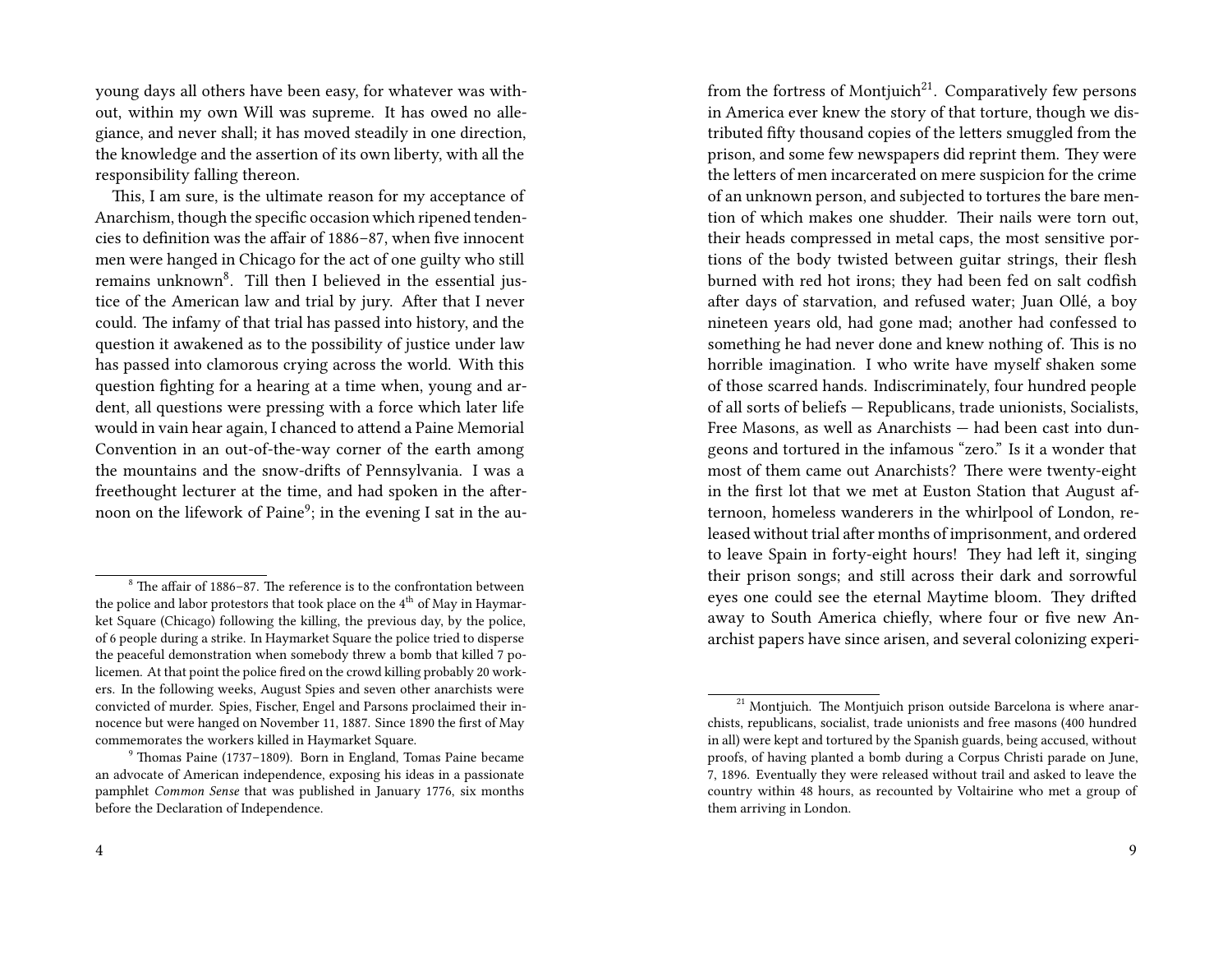had the best of them." After all, who are the really old? Those who wear out in faith and energy, and take to easy chairs and soft living; not Kropotkin, with his sixty years upon him, who has bright eyes and the eager interest of a little child; not fiery John  $Most<sup>15</sup>$ , "the old warhorse of the revolution," unbroken after his ten years of imprisonment in Europe and America; not grey-haired Louise Michel<sup>16</sup>, with the aurora of the morning still shining in her keen look which peers from behind the barred memories of New Caledonia; not Dyer D. Lum<sup>17</sup>, who still smiles in his grave, I think; nor Tucker, nor Turner<sup>18</sup>, nor Theresa Clairmunt<sup>19</sup>, nor Jean Grave<sup>20</sup> — not these. I have met them all, and felt the springing life pulsating through heart and hand, joyous, ardent, leaping into action. Not such are the old, but your young heart that goes bankrupt in social hope, dryrotting in this stale and purposeless society. Would you always be young? Then be an Anarchist, and live with the faith of hope, though you be old.

I doubt if any other hope has the power to keep the fire alight as I saw it in 1897, when we met the Spanish exiles released

<sup>17</sup> Dyer D. Lum (1840–1893). An anarchist close friend of Voltairine. He committed suicide in 1893. In her eulogy, Voltairine calls him "the brightest scholar, the profoundest thinker of the American Revolutionary movement."

<sup>18</sup> John Turner, anarchist, friend of Kropotkin.

dience to hear Clarence Darrow<sup>10</sup> deliver an address on Socialism. It was my first introduction to any plan for bettering the condition of the working-classes which furnished some explanation of the course of economic development, and I ran to it as one who has been turning about in darkness runs to the light. I smile now at how quickly I adopted the label "Socialist" and how quickly I cast it aside. Let no one follow my example; but I was young. Six weeks later I was punished for my rashness, when I attempted to argue for my faith with a little Russian Jew, named Mozersky, at a debating club in Pittsburgh. He was an Anarchist, and a bit of a Socrates $^{11}$ . He questioned me into all kinds of holes, from which I extricated myself most awkwardly, only to flounder into others he had smilingly dug while I was getting out of the first ones. The necessity of a better foundation became apparent: hence began a course of study in the principles of sociology and of modern Socialism and Anarchism as presented in their regular journals. It was Benjamin Tucker's *Liberty*12, the exponent of Individualist Anarchism, which finally convinced me that "Liberty is not the Daughter but the Mother of Order."<sup>13</sup> And though I no longer hold the particular economic gospel advocated by Tucker, the doctrine of Anarchism itself, as then conceived, has but broadened, deepened, and intensified itself with years.

To those unfamiliar with the movement, the various terms are confusing. Anarchism is, in truth, a sort of Protestantism, whose adherents are a unit in the great essential belief that

<sup>&</sup>lt;sup>15</sup> John Most (1846–1906). Highly influential anarchist born in Germany from where he moved to America in 1882 where he became editor of the German-language anarchist paper *Freiheit*.

<sup>&</sup>lt;sup>16</sup> Louise Michel (1830–1905). Anarchist who was sent by the French state to the penal colony of New Caledonia after the defeat of the Paris Commune. In 1891 she organized an international school in London.

<sup>19</sup> Theresa Clairmunt (Teresa Claramunt) (1862–1931). She was deported abroad in 1896 by the Spanish state for anarchist activities. Returning to Spain in 1898 she took part in the launching of the anarchist paper *El Productor* in 1901.

<sup>20</sup> Jean Grave (1854–1939). The author of *La société mourante et l'anarchie* which Voltairine de Cleyre translated into English. In 1895 he began publishing the magazine "Les temps nouveaux" to which Kropotkin also sent contributions.

 $10$  Clarence Seward Darrow (1857–1938). A lawyer who was sympathetic to the cause of the labor movement and of the downtrodden.

 $11$  Socrates. The Greek philosopher practiced a method of debating known as *maieutic*, by which the truth is drawn out of the individual through a process of questioning leading to personal discovery

 $12$  Benjamin Tucker (1854–1939). One of the major exponents of individual anarchism through the editing and publishing of the journal *Liberty* between 1881 and 1908.

<sup>13</sup> *Liberty is not the Daughter but the Mother of Order*. Position held by Proudhon and Tucker.